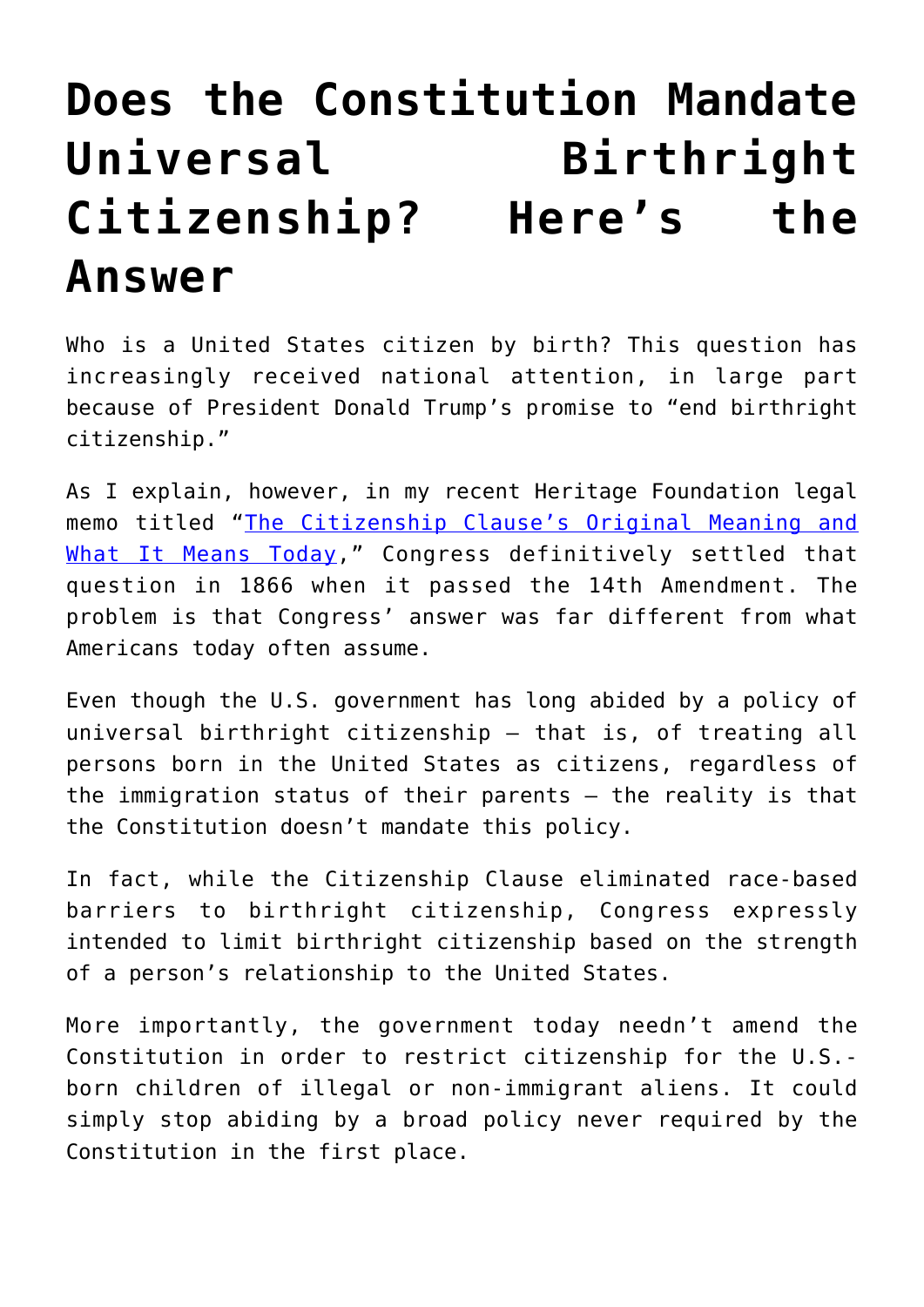## **Context and Legislative History**

In the 1857 case of Dred Scott v. Sandford, the Supreme Court held that the U.S.-born descendants of African slaves were not and could never become citizens. In short, black people were simply Africans, not African-Americans, and relegated to the status of perpetual aliens in the nation where they were forced to live and die.

This holding created a previously nonexistent permanent barrier to citizenship based on a person's race or national origin. It also left the freed slaves essentially stateless they logically owed allegiance to no sovereign except the United States government, but were nonetheless permanent aliens.

After the Civil War, Congress passed the Civil Rights Act of 1866 as a direct attempt to override the Dred Scott decision and statutorily expand citizenship to the freed slaves.

That act defined the parameters of birthright citizenship for the first time in U.S. history — "[A]ll persons born in the United States and not subject to any foreign power, excluding Indians not taxed, are hereby declared to be citizens of the United States."

Congress drafted and passed the 14th Amendment primarily to strengthen the protections of the Civil Rights Act by writing them into the Constitution itself. Under the 14th Amendment, citizenship belongs to "all persons born … in the United States, and subject to the jurisdiction thereof."

Some advocates of universal birthright citizenship argue that because the 14th Amendment's definition of citizenship differs from that of the Civil Rights Act, Congress meant to override the Civil Rights Act and adopt the English common law's jus soli — that is, the principle of citizenship by virtue of birth within a country's geographical boundaries alone.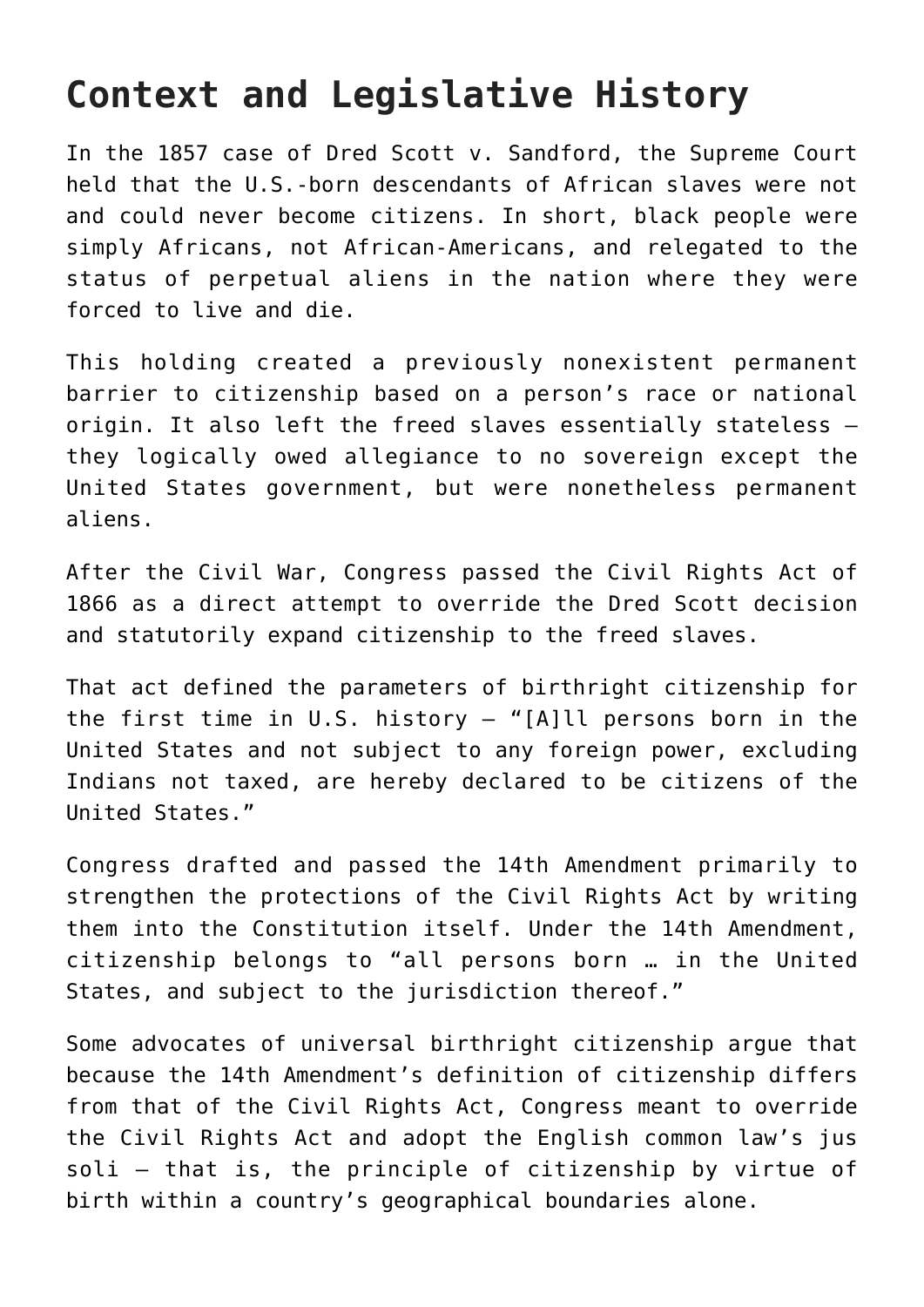The legislative history strongly undercuts this argument. The 14th Amendment did not override or counteract the Civil Rights Act. On the contrary, the two definitions existed side by side for the next 70 years, and both courts and legal scholars roundly understood them as complementary.

The change in language was exclusively the result of disagreements over how best to exclude tribally-affiliated Native Americans from birthright citizenship, and in no way reflected a desire by Congress to fundamentally change the principles of citizenship initially laid out in the Civil Rights Act.

This is important because it means that the two definitions of birthright citizenship logically work together and inform each other. In other words, a person who is "subject to a foreign power" is also not "subject to the jurisdiction of the United States," and vice versa.

The legislative history of both the Civil Rights Act and the 14th Amendment shows quite clearly that, while Congress sought to expand birthright citizenship to include the freed slaves, it also sought to exclude broad categories of individuals who maintained only a qualified or limited allegiance to the nation.

As several congressmen put it, birthright citizenship was reserved for those who, like the freed slaves, were subject to "the complete jurisdiction of the United States."

To be "subject to the complete jurisdiction of the United States" simultaneously meant that a person was not meaningfully subject to a foreign power such that his or her allegiance to the United States was divided or qualified.

Notably, even modern advocates of universal birthright citizenship agree that at least some individuals were excluded from citizenship because they owed only a qualified allegiance, despite having been born "in the United States."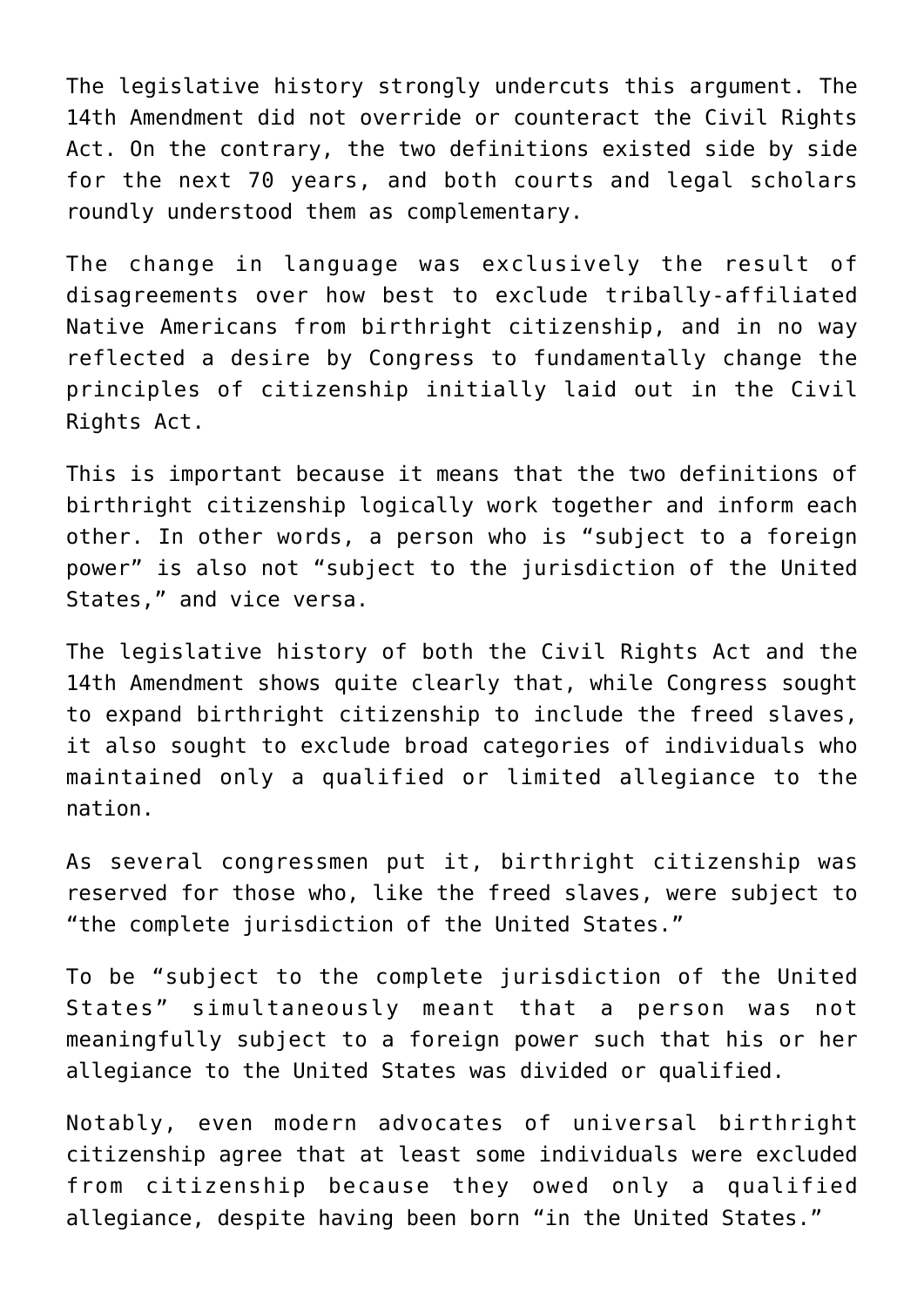For example, few people seriously argue that the Citizenship Clause applied to Native Americans who were born subject to their tribal governments. Even though they were born "in the United States," their allegiance was divided between the United States and their tribal governments, which were considered "quasi-foreign nations."

The same legislative history that so clearly excludes tribal Indians from birthright citizenship also makes clear that the Citizenship Clause does not cover the U.S.-born children of other individuals who owe only a minimal, qualified, or temporary allegiance to the United States.

This explicitly meant the exclusion of "temporary sojourners," who owe the United States a "sort of allegiance," but who remain meaningfully subject to a foreign power.

While the concept of "illegal immigration" did not exist at the time of the 14th Amendment's passage, the same principles would disqualify individuals who are illegally present in the United States.

## **What About Wong Kim Ark?**

Despite claims by advocates of universal birthright citizenship that the Supreme Court has already held universal birthright citizenship to be "the law of the land," the reality is far different.

It is true that, in 1898, the Supreme Court held in United States v. Wong Kim Ark that the U.S.-born child of lawfully present and permanently domiciled Chinese immigrants was a U.S. citizen under the 14th Amendment.

At its core, Wong Kim Ark was about the government's attempt to circumvent the 14th Amendment and keep Chinese immigrants and their children from ever becoming citizens, by any means, just because they were Chinese.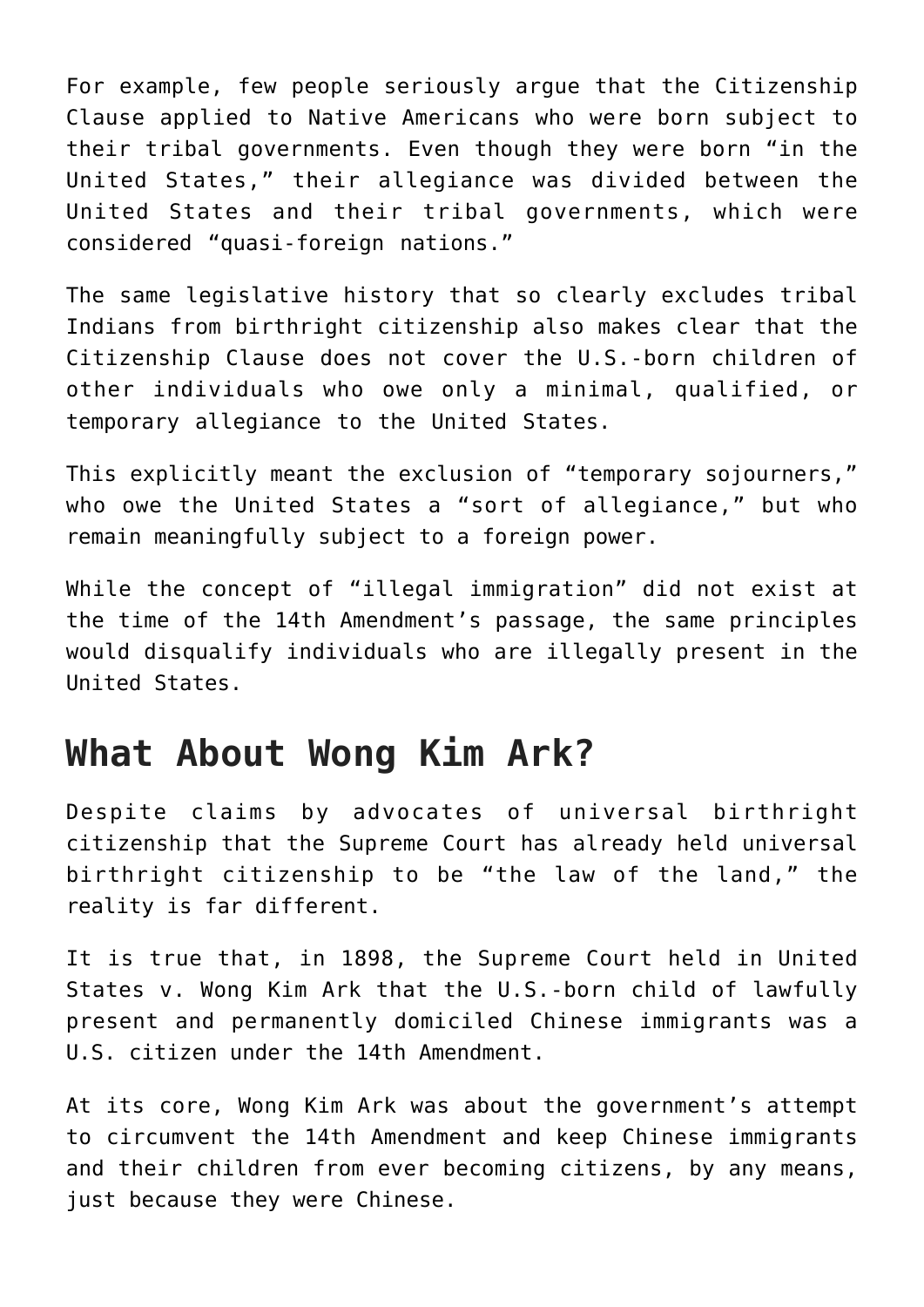At the time, federal law barred Chinese immigrants from becoming naturalized citizens, and they were, according to treaty obligations with China, perpetual Chinese subjects.

Much like the freed slaves, Chinese immigrants were prohibited from subjecting themselves to the complete jurisdiction of the United States because of their race, and were relegated to permanent alienage in a country where they would live and die.

This type of race-based discrimination in citizenship was precisely what the 14th Amendment was intended to prohibit, and the Supreme Court rightly recognized the system for the unconstitutional travesty it truly was.

While the opinion can also be read as affirmatively adopting jus soli as the "law of the land," it can just as easily be read as adopting only a flexible, "Americanized" jus soli limited to the factors of lawful presence and permanent domicile.

This second interpretation renders the holding consistent with the original meaning of the 14th Amendment. It is also precisely what many legal commentators at the time thought the Supreme Court meant, too.

In short, Wong Kim Ark only deviates from the original meaning of the 14th Amendment if one chooses to read it acting under the assumption that the Supreme Court intended to upend decades of precedent and judicially supersede the clear intent of Congress. That assumption is unnecessary, illogical, and dangerous.

## **What This Means Today**

What this means in practice is that the original meaning of the 14th Amendment's Citizenship Clause has not necessarily been rendered moot by the Supreme Court. The United States government may today treat all U.S.-born children as citizens,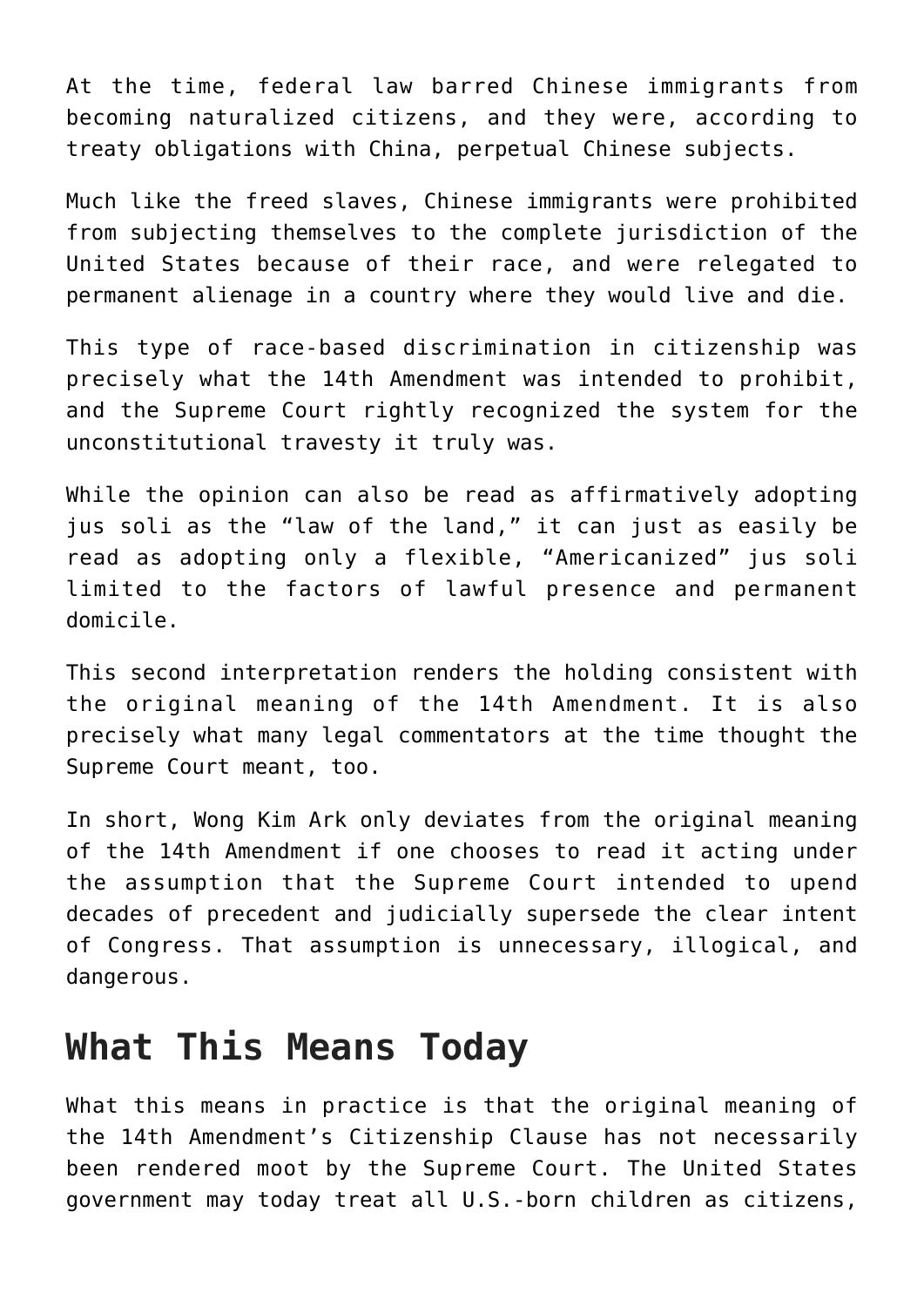but not because the Constitution requires it — or even because the Supreme Court judicially mandated it.

Ultimately, the government may cease to treat the U.S.-born children of illegal and non-immigrant aliens as citizens without first amending the Constitution.

They are not subject to the complete jurisdiction of the United States because they do not meet the requirements of lawful permanent residency envisioned by Congress or laid out by the Supreme Court in Wong Kim Ark. Moreover, their failure to meet these requirements is not the result of race-based prohibitions.

The U.S.-born children of immigrant aliens (also known as lawful permanent residents) are, however, citizens by birth, and rightfully so — their parents are subject to many of the same rights and duties as American citizens, and have taken meaningful preliminary steps toward U.S. citizenship.

These are precisely the "lawfully present and permanently domiciled" individuals whose citizenship has never been questioned under the 14th Amendment.

Embracing the original meaning of the Citizenship Clause is not about racial prejudice or disdain for immigrants in general.

On the contrary, such a move recognizes that American citizenship is reserved for all those who, regardless of race or former allegiances, have taken meaningful steps toward solidifying permanent bonds with the American people, and have taken up the duties and responsibilities inherent to those bonds.

This is something both citizens and would-be citizens alike should celebrate.

—